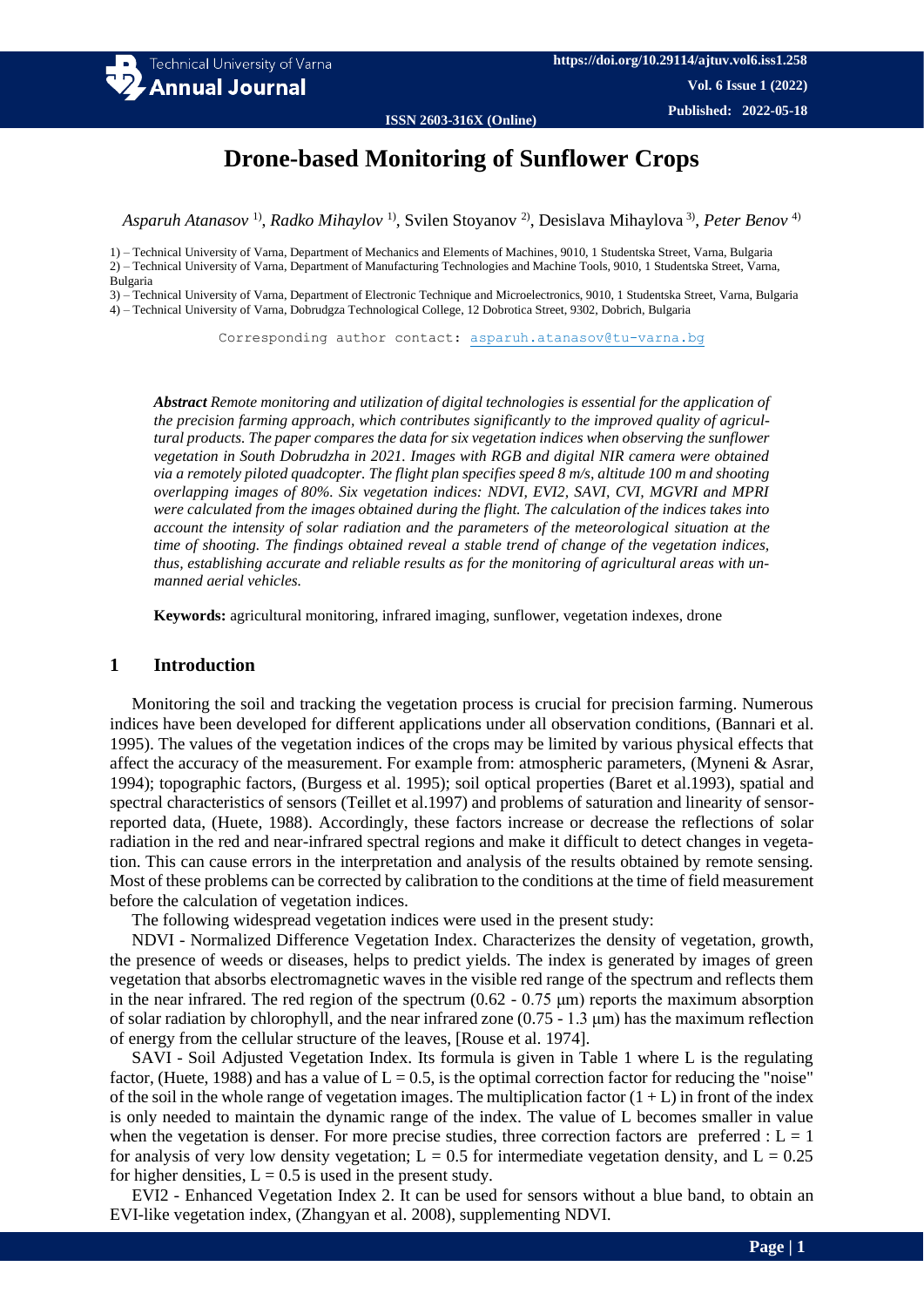Technical University of Varna **Annual Journal** 

CVI - Chlorophyll Vegetation Index. It is hypersensitive to the content of chlorophyll in deciduous plants. It is used from the beginning to the middle of the crop growth cycle for a wide range of soils and sowing conditions. The increased sensitivity of the index to the concentration of chlorophyll in the leaves is due to the effective normalization of various values of LAI, (Leaf Area Index), (Watson, D.J. 1947) obtained with the introduction of red and green colors, (Vincini et al. 2008).

The MPRI - Modified Photochemical Reflectance Index is used to assess the variability of vegetation and soil, as it provides the best visual distinction between these variables. The MPRI index is dependent on cloud shading, the shadows of which can be associated as more developed plants compared to neighboring areas. When areas affected by variations in sunlight reflection are identified, they should be eliminated from the agronomic analysis used to assess the condition of the vegetation, (Yang et al. 2008).

MGRVI - Modified Green Red Vegetation Index also gives good results, as it can effectively distinguish vegetation and soil with results close to the results obtained visually by MPRI, (Bendig, et al. 2015).

This study aims to show the trends in the change of these vegetation indices when observing a sunflower field and to provide information on plant development that is useful for the needs of precision agriculture using a small UAV.

# **2 Materials and methods**

The indices used in the present study and the formulas for their preparation are listed in Table 1. They are selected by popularity, for example - NDVI, and the possibilities for their generation according to the spectral characteristics of the camera with which the image is taken. The comparison of the indices contributes to increasing the reliability of the observation results.

| <b>Index</b>     | <b>Name</b>                              | Formula                                   | Author                 |  |  |
|------------------|------------------------------------------|-------------------------------------------|------------------------|--|--|
| <b>NDVI</b>      | Normalized difference vegetation index   | $(Rn - Rr)/(Rn + Rr)$                     | Rouse et al. (1974)    |  |  |
| <b>SAVI</b>      | Soil adjusted Vegetation Index           | $(1 + 0.5)$ (Rn -Rr)/(Rn + Rr + 0.5)      | Huete, (1988)          |  |  |
| EVI <sub>2</sub> | Enhanced Vegetation Index 2              | $2.5*(({\rm Rn-Rr})/({\rm Rn+2.4*Rr+1}))$ | Zhangyan et al. (2008) |  |  |
| <b>CVI</b>       | Chlorophyll Vegetation Index             | $(Rr*Rn)/(Rg)^2$                          | Vincini et al. (2008)  |  |  |
| <b>MPRI</b>      | Modified Photochemical Reflectance Index | $(Rg - Rr)/(Rg + Rr)$                     | Yang et al. (2008)     |  |  |
| <b>MGRVI</b>     | Modified Green Red Vegetation Index      | $(Rg^2-Rr^2)/(Rg^2+Rr^2)$                 | Bendig, et al. (2015)  |  |  |

**Table 1.** Vegetation indices and formulas by which they are calculated.

#### **2.1. Place of observations**

The place of the shooting is with geographical coordinates: 43.548925N, 27.761216E, field sown with sunflower variety: SY Onestar CLP of Syngenta on 25.04.2021 in the land of Dobrich, Bulgaria.



**Fig. 1.** Field plan, (map.google.com)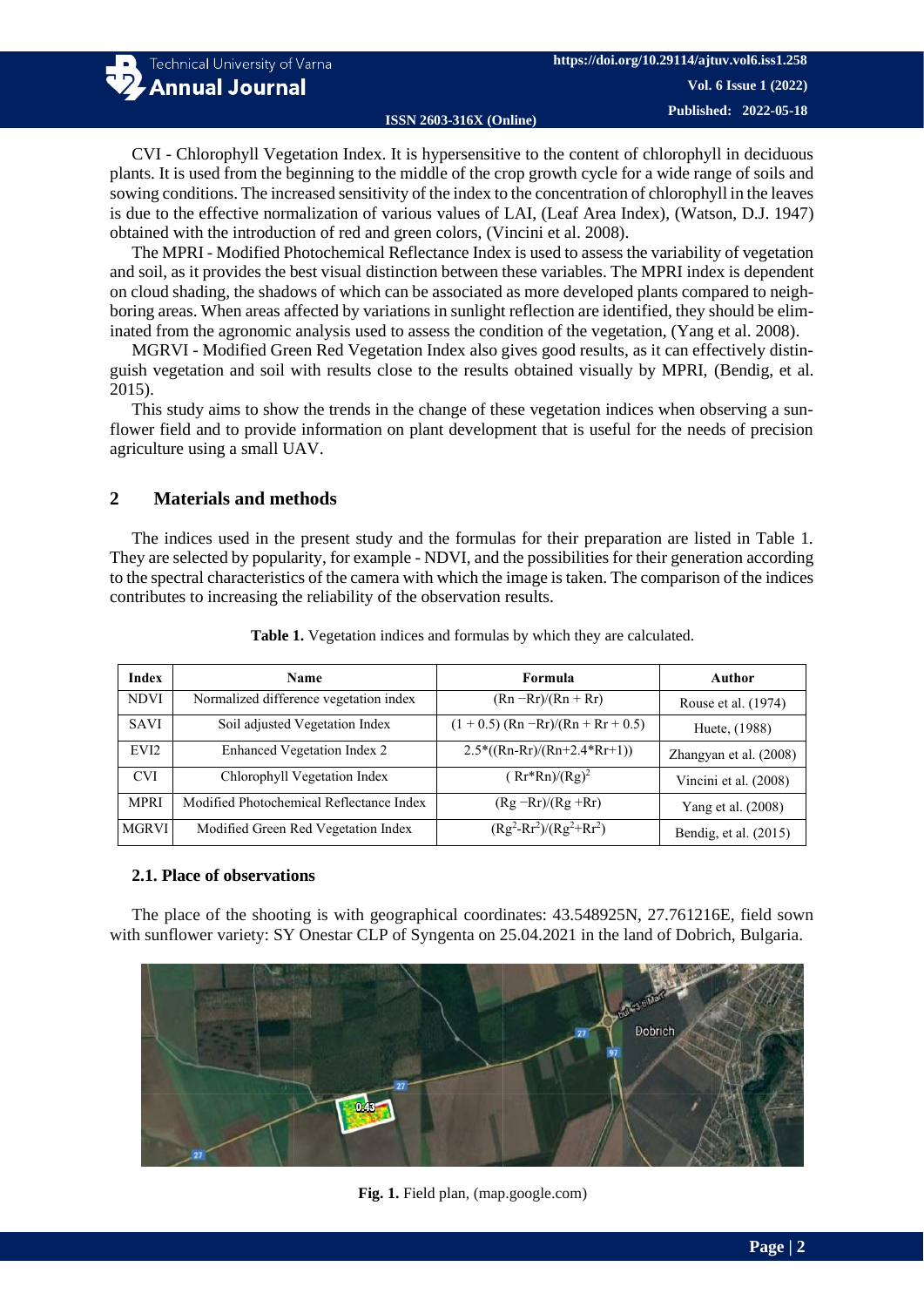The flights were conducted from 05.05.2021 to 10.09.2021 at an interval of 10 days. Flies were made in 15 days during the observed period.

Observations on the vegetation of maize variety Decalp DX4541 / 370FAL sown in the field with coordinates:  $43^{\circ}$  30'  $46.156$ "N,  $27^{\circ}$  40'  $54.469$ "E are also made in the publication of, (Mihaylov, R., 2019). Flight height 100 m, Images captured by drone were taken in the months of April, May, June, July 2019. The data described are for vegetation indices obtained from a camera that registers only RGB reflection. Similar observations and calculation of vegetation indices obtained and data from NIR reflections have been published in, (Mihaylov, R., et al. 2020), both for maize and sunflower in different parts of South Dobrudzha, and the experience gained from them is the basis of the present study.

# **2.2. UAV Platform and Sensors**

The flights were conducted with a quadcopter DJI Mavic 2 Pro. Its communication system consists of a duplex transmitter at a frequency of 2.4 GHz and a WiFi module at a frequency of 2.4 GHz for controlling the navigation of the unmanned aerial vehicle (UAV) and monitoring the flight parameters. The WiFi module provides video data transmission on a 5.8 GHz channel, providing a real-time image to control the terrestrial operator. The flight planning is realized by the software Pix4DCapture, (Pix4DCapture) which allows setting the route on parallel lines depending on the parameters of the video sensor and the set overlap of the photos in the direction of flight and in the transverse direction.

In addition to the UAV, a second MAPIR Survey3W Camera, (Mapir Camera Control), has been installed to capture images from the near-infrared area of solar radiation. The multispectral camera detects NIR reflections with a wavelength in the "near infrared" 850 nm, red - 660 nm and green - 550 nm spectrum of solar radiation.

Figure 2 shows a photograph of the observed field taken from a height of 100 m. The different angle of the photos is due to the differences in the angle of the cameras, as well as their optical characteristics.



**Fig. 2.** Photos of the studied field with sunflower from 100 m height: a) with RGB camera and b) with NIR camera on 20.07.2021

A multispectral study at a height of 100 m above the ground with an overlap of 80% in both directions resulted in a resolution of 3.75 cm per pixel; size of the flight area 524 x 483 m; flight time 17.33 minutes. Travelled route along the route in the form of a meander 6518 m.

# **2.3. Multispectral Data Processing analyse**

The image is calibrated and corrected, taking into account the lighting and the influence of the sensor a MAPIR calibrator, (Mapir Calibrating Application), is used. The corrections are applied to the camera parameters and the received information about the intensity of the solar radiation. By calibrating the sensor, the brightness is adjusted to obtain more accurate reflection values.

The data on the atmospheric conditions during the shooting are given in Table 2.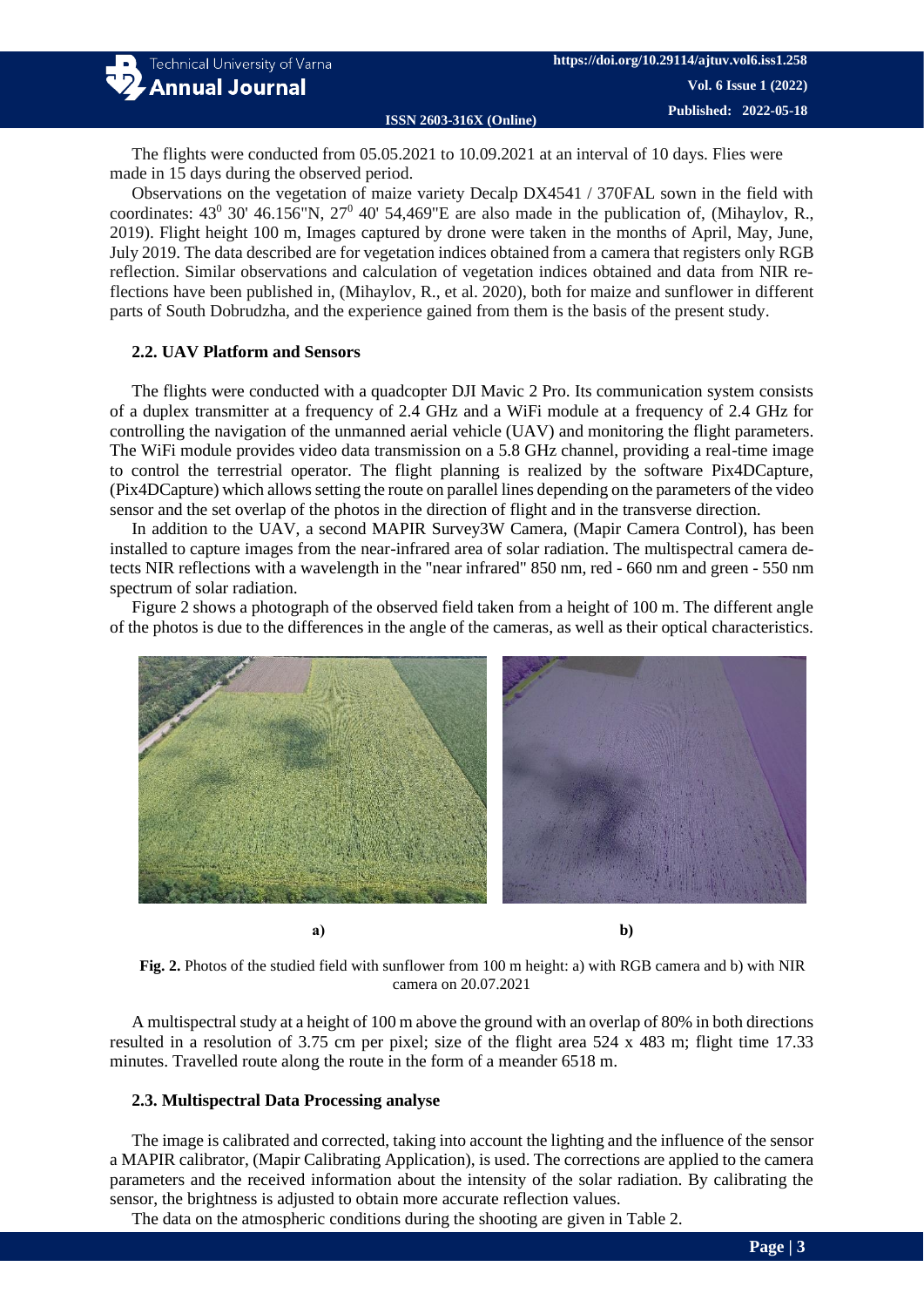

| Meteoro-<br>logical<br>parame-          | Dates in 2021 |               |        |        |                          |        |              |       |       |        |        |        |        |
|-----------------------------------------|---------------|---------------|--------|--------|--------------------------|--------|--------------|-------|-------|--------|--------|--------|--------|
| ters                                    | 15.05         | 25.05         | 04.06. | 14.06. | 25.06.                   | 30.06. | 10.07.       | 20.07 | 31.07 | 11.08. | 20.08. | 30.08. | 10.09. |
| Air tem-<br>perature<br>$[^{0}C]$       | 22            | 20            | 20     | 16     | 30                       | 25     | 28           | 28    | 31    | 26     | 25     | 22     | 20     |
| Wind<br>speed [m/s]                     | 6,2           | 4,6           | 4,9    | 3,6    | 3,2                      | 5      | 4,1          | 3,10  | 6,70  | 3,50   | 6,2    | 7,20   | 6,20   |
| Wind di-<br>rection                     | East          | South<br>east | Nord   | West   | Nord                     | South  | Nord<br>east | South | East  | Nord   | Nord   | West   | Nord   |
| Humidity<br>$\lceil\% \rceil$           | 50            | 60            | 50     | 88     | 62                       | 74     | 42           | 70    | 33    | 51     | 36     | 65     | 56     |
| Sunlight<br>$\left[\text{w/m}^3\right]$ | 454,8         | 188           | 98.9   | 130,9  | $\overline{\phantom{a}}$ | 333,1  | 167,1        | 162,2 | 353,4 | 144,1  | 148,2  | 184,2  | 238,8  |

**Table 2.** Atmospheric conditions when shooting the field

# **2.4.Generation of Orthomosaic and the corresponding sparse Digital Surface Model, (DSM)**

During the flight, the camera captures between 400 and 500 photos with a resolution of 4000x3000 pixels and saves them to SD card memory. Each photo is taken with a focal length of 3.0 mm, a speed at which the camera aperture opens and closes to let in a certain amount of light 1/500, a focal length of f / 2.8 and ISO 100. The planned pixel resolution is 2.34 cm according to the flight plan, and after processing with the Pix4D application program, [Pix4Dmapper] of overlapping images was obtained 3.75 cm per pixel. These images provide the raw data needed to create a series of maps / models and visualizations using Pix4Dmapper software. The image quality check after the initial processing gives an average value of 35,983 key image points. The relative difference between the original camera with the image parameters and its optimized parameters is 0.053%, which is well below the recommended variation, i.e., deviation of the parameters from the ideal value, of 5%. Programme calculated 14,206 matches of the calibrated image and determined an average RMS error of 0.092 m for the ground control points. The total number of image overlaps is in the range of 5+ for almost the entire target area above the field.



**Fig. 3.** Orthomosaic and the corresponding sparse Digital Surface Model (DSM) before densification, [Pix4Dmapper] from 20.07.2021 г.

### **3 Results**

Results on the use of UAV to collect phenotypic data for multiple cultures have been published in the literature, (Sankaran et al., 2015; Shi et al., 2016; Yang et al., 2017, Mihajlow & Ivanova, 2019). Considered in the present paper is the use of a UAV-based multispectral monitoring system to identify sunflower vegetation. Field experiments show a close relationship between the observed variables and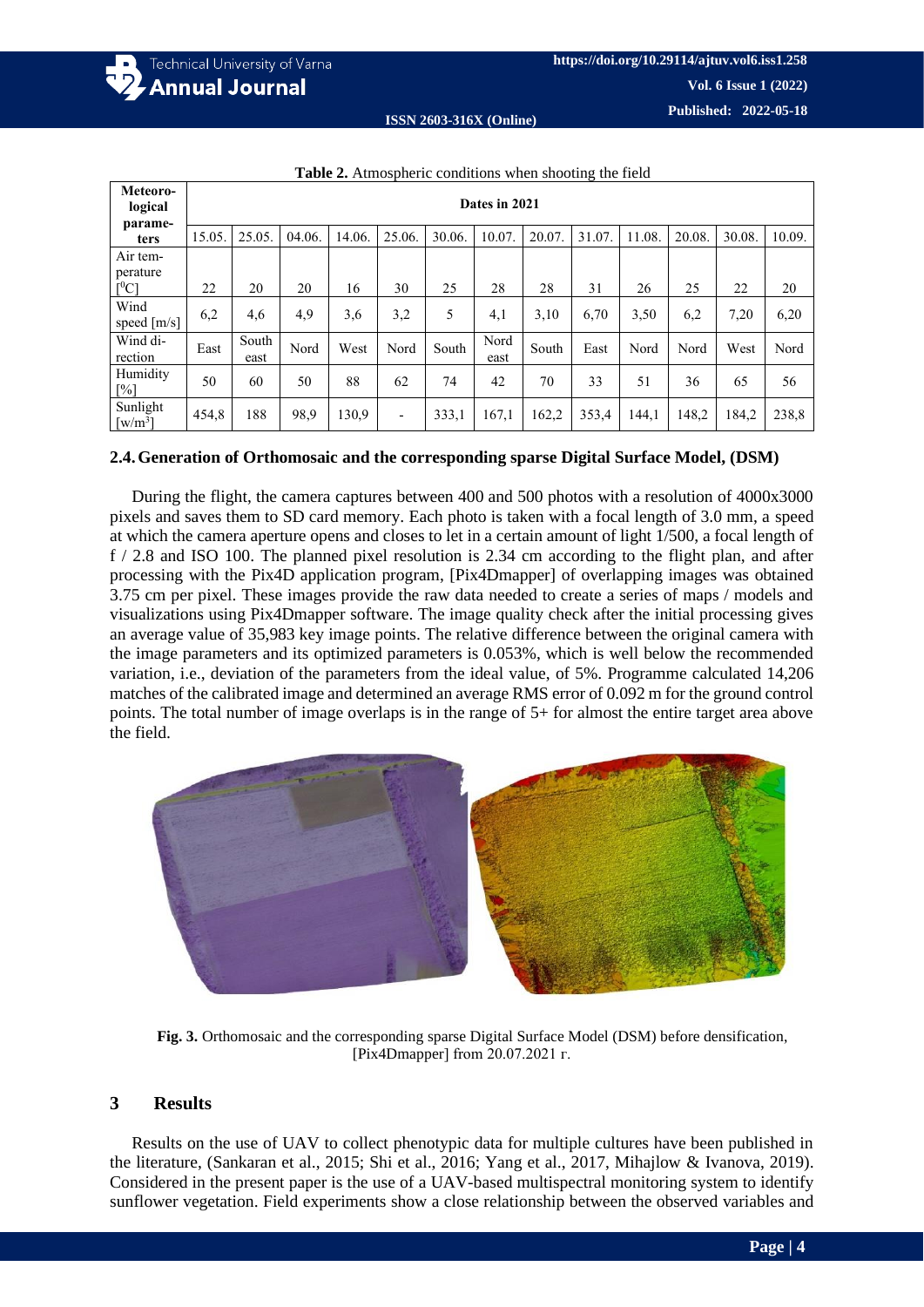Technical University of Varna **Annual Journal** 

the subsequent development of sunflower. This is a key aspect of new variety programs that aim to select plants of better quality and higher grain yields.

The field surveys made in the observation period are in 15 days, 13 of them generated the orthomosaic of the respective (DSM) before compaction. Vegetation indices are calculated from the raw data thus obtained.



**Fig. 4.** NDVI reflection map from 20.07.2021 **Fig. 5.** EVI2 reflection map from 20.07.2021

Figures 4 and 5 show the generated reflection maps for calculating the NDVI and EVI2 indices. The similarity of the two cards is clear. The zones with the lowest value of the vegetation indices are in red, and in the lower corner with the highest in green. The difference between the two indices is only in the absolute values, but the tendency of change and the zones of low and high value of the vegetation indices overlap.

The results of the obtained reflectance indices for the whole vegetation period based on multispectral images are presented in Figures 6 to 9 with their respective minimum and maximum values.









The EVI2 index is complementary to the NDVI, leading to similar results in the trend. The CVI index due to its higher sensitivity to chlorophyll, (Vincini et al. 2008) is adapted for observation in the initial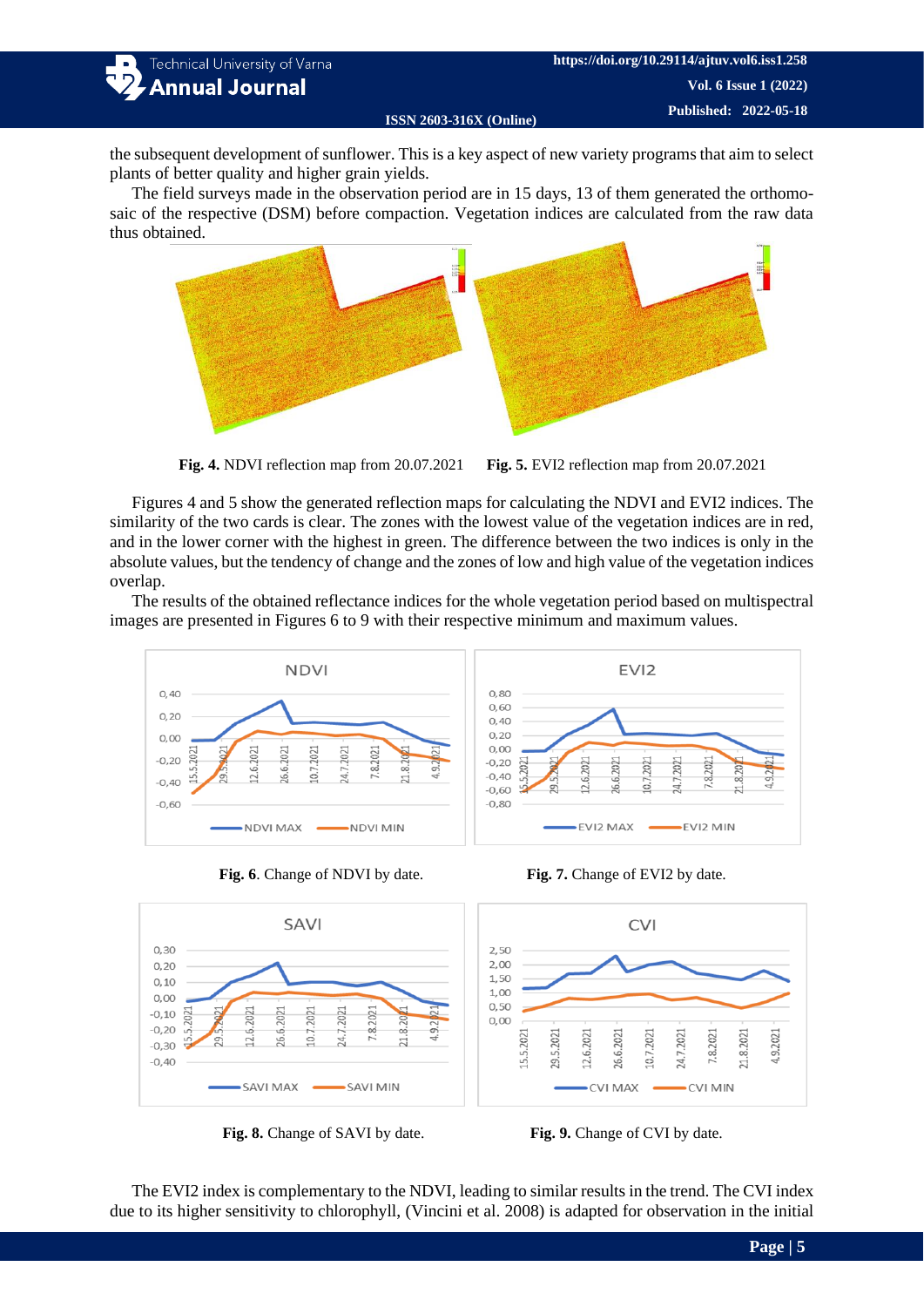

stage of growth. For this reason, there are slight deviations from other indices in the period of sunflower ripening. In this case, it confirms the accuracy of the data for NDVI, EVI2. The SAVI index is optimized to eliminate soil noise, (Huete, 1988). Because the sunflower tightly covers the field, the value of the correction term in the equation L becomes 1, which gives similar values and trends with NDVI. On the whole, all indices listed hereto show the same trend and each of them is applicable to this type of observation.



**Fig. 10**. Change of MPRI by date. **Fig. 11.** Change of MGVRI by date.

Similar trends are shown by the indices based on RGB, (Fig. 10 and Fig. 11) the change in the line of the graph follows a similar pattern of change, although their numerical values differ. As a result, MGRVI showed higher contrast due to more negative and shaded pixels due to noise and shadows. It is more sensitive to shadows and noise than the leaves, i.e. not suitable for use in shaded areas and in variable clouds. Shows higher sensitivity than MPRI.

The comparison of the considered indices was made to confirm the accuracy of the results. Although there are some differences between the input data on which the observation was made, such as sunlight, humidity and other external environmental factors that lead to changes in the values of the images obtained. It is important to enter image data to calibrate and update the model. This, in turn, proves conclusively that the method employed for the purposes of the present study is highly suitable for the real environment, and validates its resistance to the influence of various external factors.

Figure 12 shows the minimum and maximum value of the NDVI index against the background of changes in meteorological parameters. The trends in the change of the vegetation index are directly related to them. During drought, the index decreases and is directly affected by the amount of precipitation and air temperature. This clearly indicates that the reported decrease in the reflection of nearinfrared light is registered due to water and temperature stress in sunflower plants. On that account, the result achieved, confirms the applicability of the monitoring methodology. The tendency of change in the vegetation of the observed crop is visible, related to the influence of water reserves in the soil and air temperature.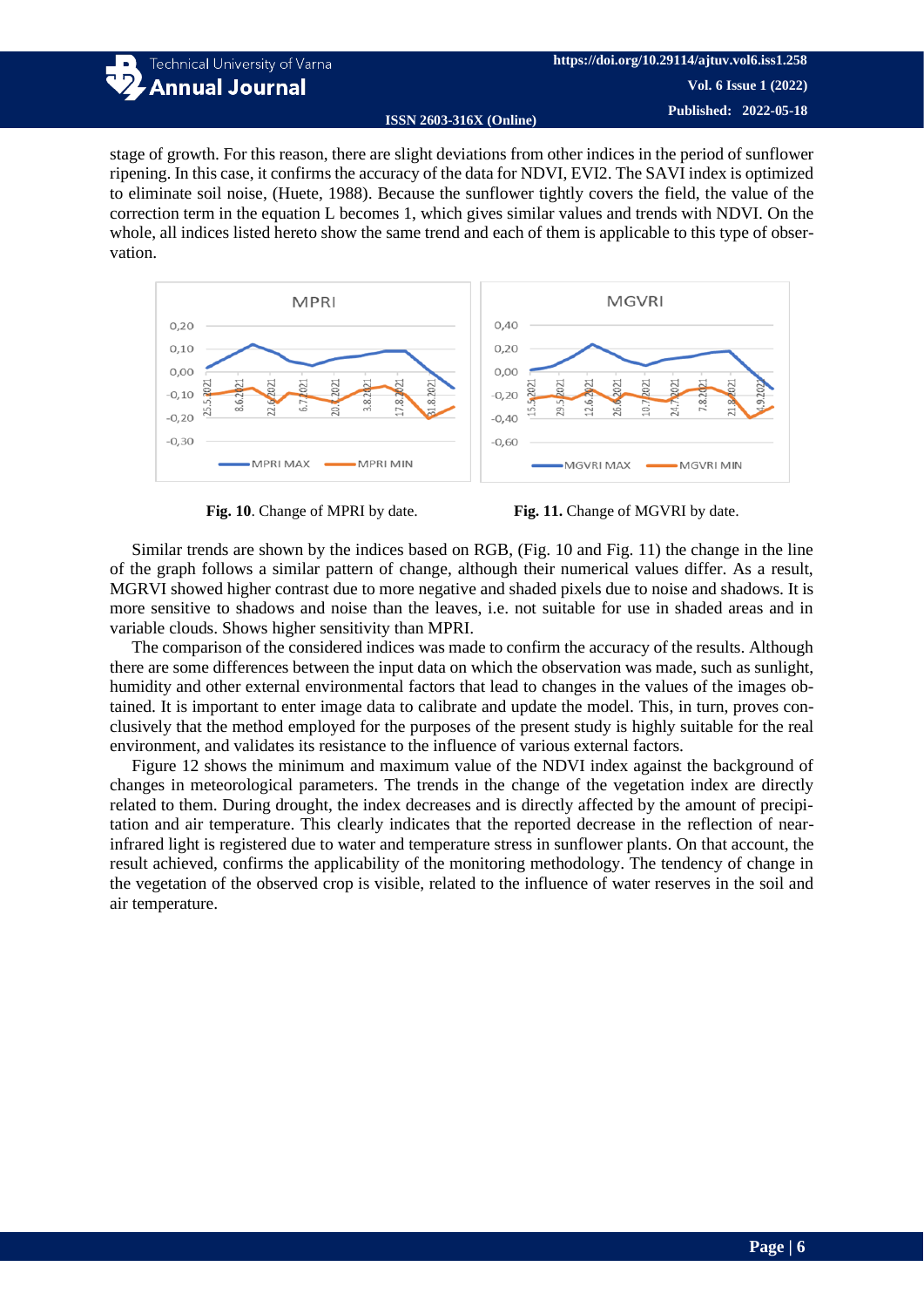

**Fig. 12.** Change in NDVI in a sunflower field against the background of changes in meteorological parameters.

#### **4 Conclusions**

More than 15,000 photos were taken during the 31 flights. In the course of observation, they were processed to obtain vegetation indices. The results present the segmentation coefficients, [Pix4Dmapper] for NIR multispectral data reach 0.92033 and 0.9531, respectively. The model is applied to the overall image obtained from the UAV and the output is the threshold for obtaining a segmented image.

The yield obtained from the observed field is 2700 kg/ha, which corresponds to the reported positive trends of change of the vegetation index NDVI until September 2021, (Fig. 12).

With images and a small UAV, the farmer can track and analyse crop data without being dependent on satellite images. Flying at an altitude of up to 100 m UAV is under the cloud cover, which makes it applicable in dense clouds in contrast to satellite observation. Meteorological features in the region of South Dobrudhza do not affect the collection of information with UAV.

Provided, additionally, in the paper is a contrast between the tendencies of change of six vegetation indices and their applicability in estimating the plant mass and crop yield forecasting.

The reliability of the results of remote sensing shows a direct dependence on precipitation, air temperature and vegetation of the observed sunflower. It is, further, possible to trace the effect of meteorological features on the influence of reflective vegetation indices, obtained with UAV multispectral images, (Fig. 12).

This study achieves optimal results by using a high-resolution digital camera to obtain images from the experimental sunflower field using UAV. It proved the applicability of the methodology for obtaining vegetation indices from sunflower areas with a size of 0,2 to 0,5 hectares.

The phenological data examined in the paper was acquired by recording reflections from specific spectral regions (i.e. the possibility of calculating vegetation indices)and hold reliable preliminary information for predicting the biomass content and potential of the studied plants, which will be the subject of subsequent research analyses.

#### **Acknowledgments**

The current study is funded by the budgetary subsidies of the Technical University of Varna for research and development activities related to the scientific project "НП9/2021".

#### **References**

Baret, F., Jacquemoud, S. & Hanocq, J. F. (1993). The Soil Line Concept in Remote Sensing. *Remote Sensing Reviews*, *7*(1), 65-82. <https://doi.org/10.1080/02757259309532166>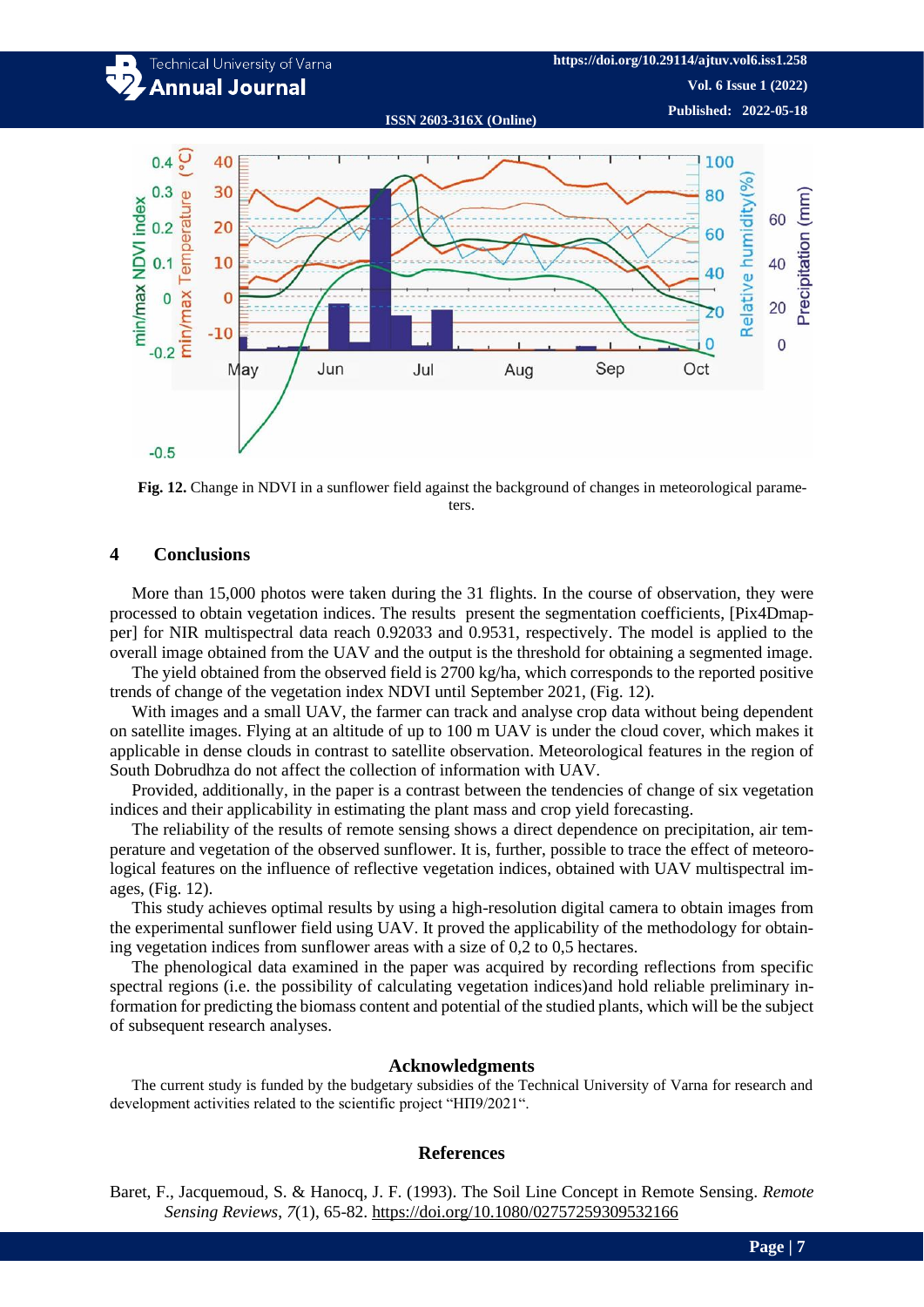- Bannari, A., Morin, D., Huete, A.R. & Bonn, F. (1995). Are view of vegetation indices. *Remote Sensing Reviews, 13*(1-2)*,* 95-120. <https://doi.org/10.1080/02757259509532298>
- Bendig, J., Yu, K., Aasen, H., Bolten, A., Bennertz, S., Broscheit, J. & Bareth, G. (2015). Combining UAV-based plant height from crop surface models, visible, and near infrared vegetation indices for biomass monitoring in barley. *International Journal of Applied Earth Observation and Geoinformation*, *39*, 79-87. <https://doi.org/10.1016/j.jag.2015.02.012>
- Burgess, D. W., Lewis, P., & Muller, J.-P.A.L. (1995). Topographic Effects in AVHRR NDVI Data. *Remote Sensing of Environment*, *54*, 223-232. [https://doi.org/10.1016/0034-4257\(95\)00155-7](https://doi.org/10.1016/0034-4257(95)00155-7)
- Huete, A. R. (1988). A soil-adjusted vegetation index (SAVI). *Remote Sensing of Environment*, *25*, 295-309. [https://doi.org/10.1016/0034-4257\(88\)90106-X](https://doi.org/10.1016/0034-4257(88)90106-X)
- Myneni, R.B. & Asrar, G. (1994). Atmospheric Effects and Spectral Vegetation Indices. *Remote Sensing of Environment*, *17*, 390-402. [https://doi.org/10.1016/0034-4257\(94\)90106-6](https://doi.org/10.1016/0034-4257(94)90106-6)
- Mihaylov, R. (2019). Using drones to track development of maize cultivation. *Farm machinery and Processes Management in sustainable Agriculture, Machinery Equipment, Lublin, Poland 2019*, 43-48.<https://doi.org/10.24326/fmpmsa.2019.1>
- Mihaylov, R., Atanasov, A., Ivanova, A., & Mihaylova, D. (2020). Study of the vegetation of spring crops in the region of South Dobrudhza in 2020. *Annual Journal of Technical University of Varna (AJTUV)*, *4*(2),122-129. <https://doi.org/10.29114/ajtuv.vol4.iss2.203>
- Mihajlow, R., & Ivanova, A. (2019). Drone video capture a new method in precision agriculture. *Annual Journal of Technical University of Varna (AJTUV), 3*(2) <https://doi.org/10.29114/ajtuv.vol3.iss2.141>
- Rouse, J. W., Haas, R. H., Schell, J. A., Deering, D. W., & Harlan, J. C. (1974). *Monitoring the vernal advancement of retrogradation of natural vegetation,* p. 371. Greenbelt, MD: NASA/GSFC (Type III, Final Report).
- Sankaran, S., Khot, L. R., Espinoza, C. Z., Jarolmasjed, S., Sathuvalli, V. R., Vandemark, G. J., et al. (2015). Low-altitude, high-resolution aerial imaging systems for row and field crop phenotyping: a review. *Eur. J. Agron.*, *70*, 112-123.<https://doi.org/10.1016/j.eja.2015.07.004>
- Shi, Y., Thomasson, J. A., Murray, S. C., Pugh, N. A., Rooney, W. L., Shafian, S., et al. (2016). Unmanned aerial vehicles for high-throughput phenotyping and agronomic research. *PLoS One, 11*(7) Article e0159781.<https://doi.org/10.1371/journal.pone.0159781>
- Teillet, P.M., Staenz, K. & Williams, D.J. (1997). Effects of spectral, spatial, and radiometric characteristics on remote sensing vegetation indices of forested regions. *Remote Sensing of Environment, 61*, 139-149. [https://doi.org/10.1016/S0034-4257\(96\)00248-9](https://doi.org/10.1016/S0034-4257(96)00248-9)
- Vincini M., Frazzi, E. & D' Alessio, P. (2008). A broad-band leaf chlorophyll vegetation index at the canopy scale. *Precision Agric, 9*, 303–319.<https://doi.org/10.1007/s11119-008-9075-z>
- Yang, Z., Willis, P. & Mueller, R. (2008). *Impact of band-ratio enhanced AWIFS image to crop classification accuracy*. Pecora 17, 18-20. Department of Health and Ageing. (2012). Aboriginal and Torres Strait Islander health performance framework 2012 report.
- Yang, G., Liu, J., Zhao, C., Li, Z., Huang, Y., Yu, H., et al. (2017). Unmanned aerial vehicle remote sensing for field-based crop phenotyping: current status and Perspectives. *Front. Plant Sci.*, *8*, <https://doi.org/10.3389/fpls.2017.01111>